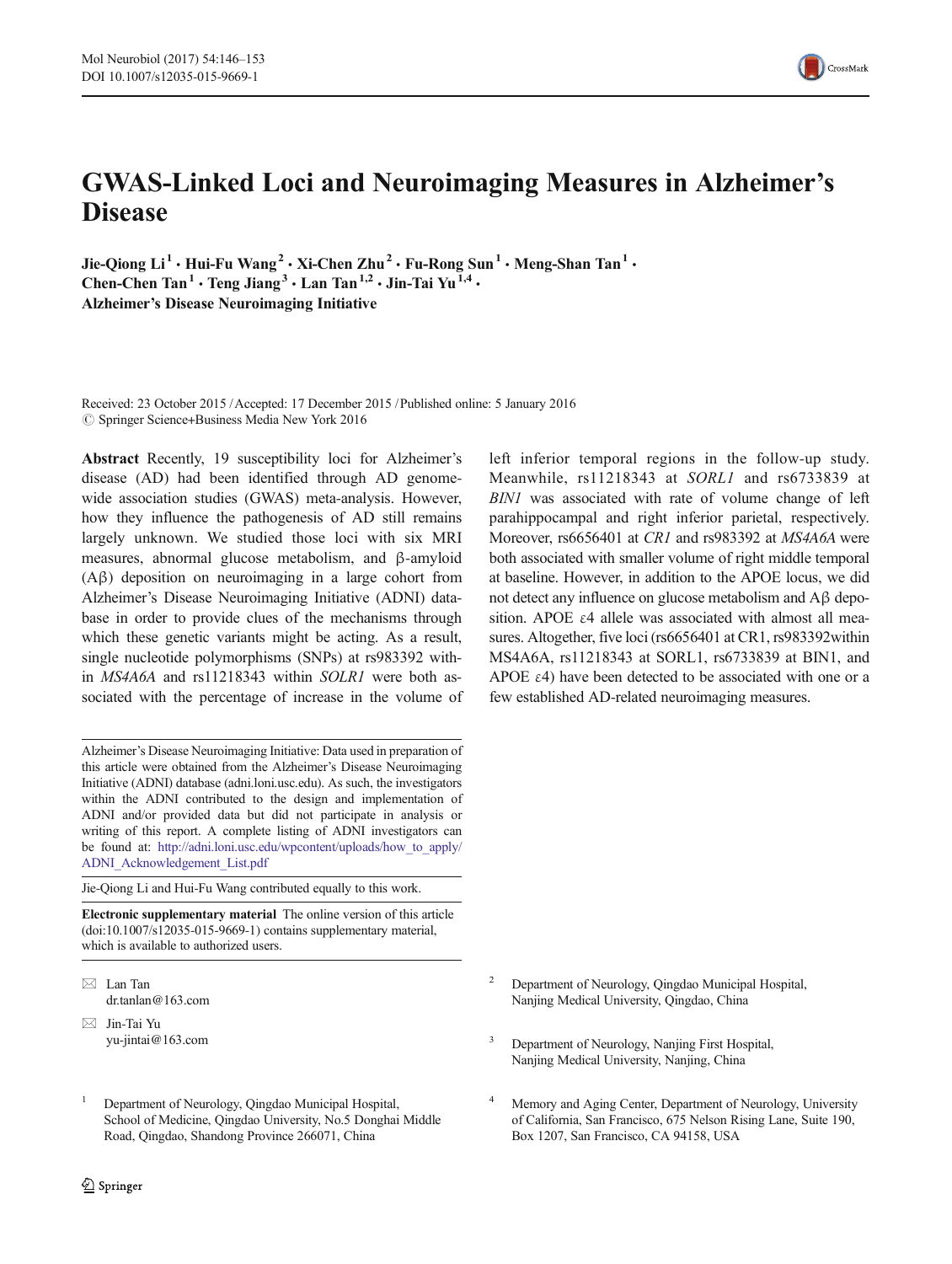Keywords Genome-wide association studies . Alzheimer's disease .Brain structure .Glucosemetabolism .Aβdeposition

## Introduction

Alzheimer's disease (AD) is the leading cause of dementia in the elderly and is defined clinically by a gradual decline in memory and other cognitive functions and neuropathologically by gross atrophy of the brain and the accumulation of extracellular amyloid plaques and intracellular neurofibrillary tangles. To date, no effective treatment is available to reverse the disease as sufficient neuronal injury has occurred prior to the onset of observable cognitive problems. This has therefore raised considerable interest to identify the at-risk individuals who will benefit most from early interventions and prevention [\[1\]](#page-6-0). AD is classified into two groups, early-onset AD (EOAD, onset <65 years) and late-onset AD (LOAD, onset ≥65 years), based on its age of onset. Three genes (APP, PSEN1, and PSEN2) cause early-onset AD [[2\]](#page-7-0). However, for more than a decade, only the apolipoprotein E, type  $\varepsilon$ 4 (APOE $\varepsilon$ 4) allele, located on chromosome 19q13, has been established unequivocally as the most important susceptibility gene for LOAD [[3\]](#page-7-0). However, it has been estimated that it influences susceptibility for <50 % of common LOAD [\[3\]](#page-7-0), suggesting that further risk loci must contribute to risk for the disease.

A recent meta-analysis of GWAS reported 11 new AD susceptibility loci (CASS4, CELF1, FERMT2, HLA-DRB5/ HLA-DRB1, INPP5D, MEF2C, NME8, PTK2B, SLC24A4/ RIN3, SORL1, and ZCWPW1) and eight confirmed loci (ABCA7, BIN1, CLU, CR1, CD2AP, EPHA1, MS4A6A-MS4A4E, and PICALM) which had been previously reported [\[4](#page-7-0)]. However, how these loci play their roles in the occurrence of AD still needs lots of researches. It has been widely accepted that the pattern of Aβ deposits detected in the brains of AD patients using amyloid positron imaging tomography (PET) imaging tracers such as the [F-18]-AV-45 closely matches the histological examination of Aβ in postmortem brain tissue from patients with clinical AD [\[5](#page-7-0), [6\]](#page-7-0). 18-Fluorodeoxyglucose (FDG)-PET-derived measures of brain glucose metabolism and cerebral blood flow and structural MRI are also imaging techniques that are widely used to assess brain changes in AD subjects. We selected six brain regions for analysis as their established role in predicting AD risk: hippocampal volume, amygdala volume, parahippocampal volume, middle temporal volume, inferior temporal volume, and inferior parietal volume [[7](#page-7-0)–[12](#page-7-0)]. Therefore, we investigated the relation between susceptibility loci and ADrelated neuroimaging measures using data collected from Alzheimer's Disease Neuroimaging Initiative (ADNI). We sought to provide clues of the mechanisms through which these genetic variants might be acting.

#### **Methods**

#### Alzheimer's Disease Neuroimaging Initiative

Participants we selected were from the ADNI database [\(http://www.loni.ucla.edu/ADNI](http://www.loni.ucla.edu/ADNI)). The ADNI is a large, multicenter, longitudinal neuroimaging study, launched in 2003 by the National Institute on Aging, the National Institute of Biomedical Imaging and Bioengineering, the Food and Drug Administration, private pharmaceutical companies, and nonprofit organizations. The study gathered and analyzed thousands of brain scans, genetic profiles, and biomarkers in blood and cerebrospinal fluid. The major goals of ADNI were to find more sensitive and accurate methods to detect AD at earlier stages and mark its progress through biomarkers. Biomarkers could also be used in clinical trials and to determine the best way to measure the treatment effects of AD therapeutics. The study was approved by the institutional review boards of all participating centers, and written informed consent was obtained from all participants or authorized representatives after extensive description of the ADNI according to the 1975 Declaration of Helsinki.

## Genotype Data

Genotype data of 812 individuals in the ADNI database were downloaded and analyzed by PLINK version 1.07 ([http://](http://pngu.mgh.harvard.edu/%7Epurcell/plink/) [pngu.mgh.harvard.edu/~purcell/plink/\)](http://pngu.mgh.harvard.edu/%7Epurcell/plink/). Population structure was assessed by performing principal component analysis (PCA) to avoid population stratification effects which can lead to spurious genetic associations. We performed the quality control (QC) procedures using PLINK software, and the inclusion criteria were as follows: minimum call rates >90 %, minimum minor allele frequencies (MAF) >0.01, and Hardy-Weinberg equilibrium test  $P > 0.001$ . A total of 764 individuals passing the QC criteria were reclustered by performing PCA.

#### Neuroimaging Measures Data

A positive amyloid imaging on Pittsburgh compound B position emission tomography (PiB-PET), regional volume on MRI, and cerebral metabolic rate for glucose (CMRgl) on FDG-PET were all downloaded from the ADNI dataset during their baseline and two-year follow-up. A detailed description of PET image acquisition and processing can be found at <http://adni.loni.usc.edu/data-samples/pet/> [\[13](#page-7-0)].

The AV45-PET phenotypic data were obtained from the Jagust Lab, University of Berkeley—AV45 analysis dataset on website ([http://adni.loni.usc.edu/data-samples/](http://adni.loni.usc.edu/data-samples/access-data/) [access-data/\)](http://adni.loni.usc.edu/data-samples/access-data/). Briefly, we extracted the mean florbetapir uptake of four cortical grey matter regions (temporal,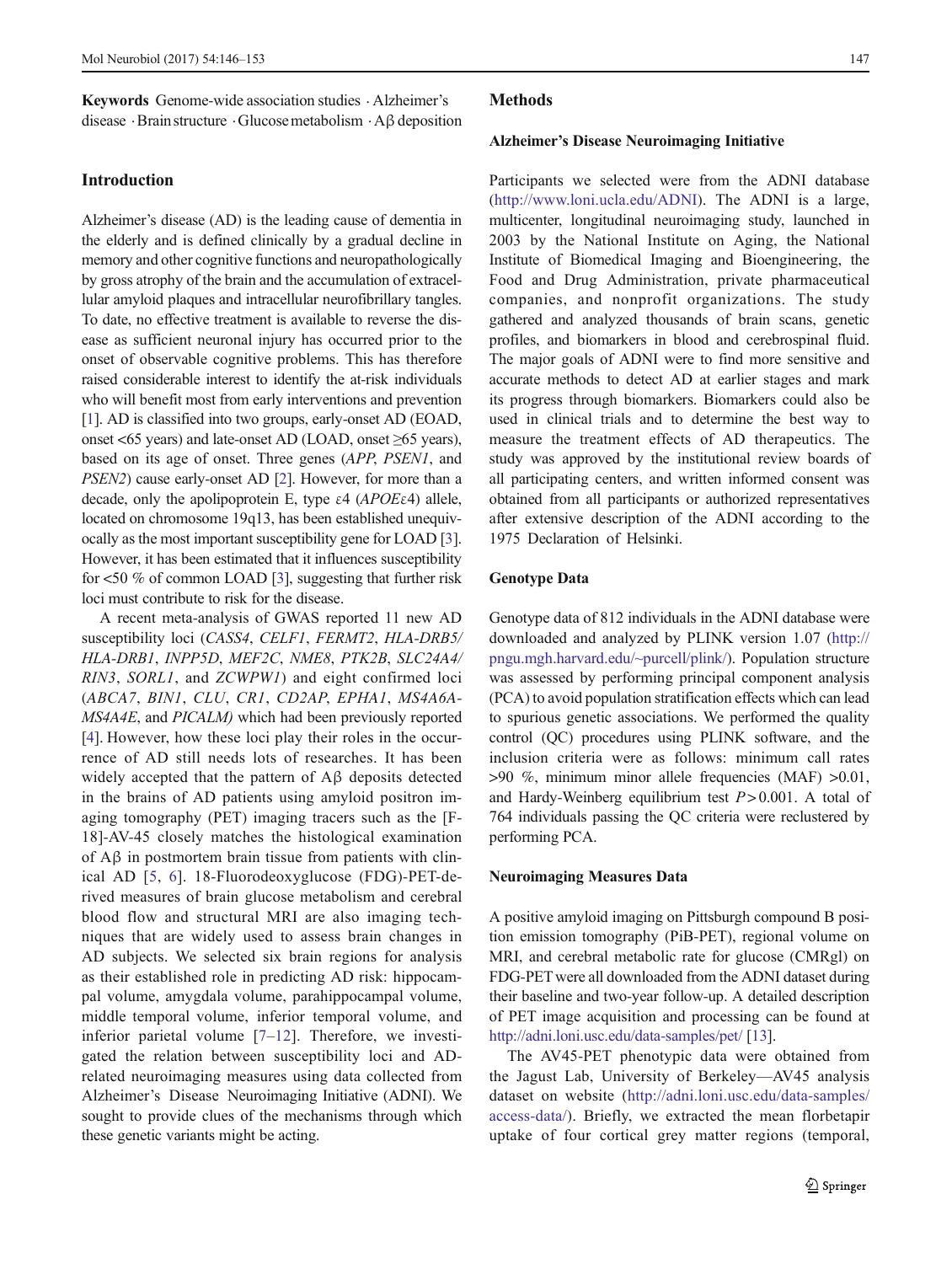<span id="page-2-0"></span>parietal, frontal, cingulate) as well as cortical standard uptake value ratios (SUVR). SUVR were calculated by averaging across the four cortical regions and dividing this average by the whole cerebellum. Each mean florbetapir uptake of the four main regions and cortical SUVR was used for analysis. Of the 764 participants, we included 491 participants (including 141 NC, 305 mild cognitive impairment (MCI), and 45 AD) with baseline AV45-PET and corresponding genetic data.

FDG analysis data were from UC Berkeley and Lawrence Berkeley National Laboratory on the website ([http://adni.loni.](http://adni.loni.usc.edu/data-samples/access-data/) [usc.edu/data-samples/access-data/](http://adni.loni.usc.edu/data-samples/access-data/)) [[14\]](#page-7-0). In this laboratory, five regions (left and right angular gyrus, bilateral posterior cingulate, left and right temporal gyrus) were treated as metaROIs (regions of interest) to analysis. The brief procedures were as follows. Firstly, PET data was downloaded from LONI ([http://loni.usc.edu/\)](http://loni.usc.edu/). PET images were spatially normalized in statistical parametric mapping (SPM) to the MNI PET template. The mean counts from the meta-ROIs for each subject's FDG scans at each time point were extracted, and the intensity values were computed with SPM subroutines. Finally, we intensity-normalized each metaROI mean by dividing it by the pons/vermis reference region mean.

The MR acquisition protocol used in the ADNI subjects has been described in detail in [\[13\]](#page-7-0). In brief, MR imaging was

acquired at multiple sites using a GE Healthcare, Siemens Medical Solutions USA, or Philips Electronics 1.5T system. High-resolution T1-weighted MRI scans were collected using a sagittal 3-dimensional magnetization-prepared rapid gradient echo (3D MP-RAGE) sequence with an approximate  $TR = 2400$  ms, minimum full TE, approximate  $TI = 1000$  ms, and approximate flip angle of 8° (scan parameters varied between sites, scanner platforms, and software versions). Moreover, correlation matrix analysis indicated that measures are generally independent of each other and thus independent analysis was needed for association with genetic variants [[15\]](#page-7-0).

## SNP Selection

We selected 20 susceptibility loci which had been identified by a recent AD GWAS meta-analysis (APOEε4, BIN1 rs6733839,CLU-rs9331896, PICALM-rs10792832, INPP5Drs35349669, MS4A6A-rs983392, CR1-rs6656401, HLArs9271192, ZCWPW1-rs1476679, EPHA1-rs11771145, PTK2B-rs28834970, NME8-rs2718058, ABCA7-rs4147929, MEF2C-rs190982, CELF1-rs10838725, CD2APrs10948363, FERMT2-rs17125944, SLC24A4/RIN3 rs10498633, CASS4-rs7274581, SORL1-rs11218343) (Table 1). Among this, CLU-rs9331896, PICALM-rs10792832, INPP5D-rs35349669, MS4A6A-rs983392, CR1-rs6656401, HLA-rs9271192, ZCWPW1-rs1476679, EPHA1-rs11771145,

| <b>rable 1</b> information of the<br>selected SNP | Gene               | SNP <sup>a</sup> | CHR <sup>b</sup> | GRCh37.p13<br><b>CHR POS</b> | $PAF(\%)$ | Replacement | D'           | $R^2$ |
|---------------------------------------------------|--------------------|------------------|------------------|------------------------------|-----------|-------------|--------------|-------|
|                                                   | <b>APOE</b>        | e <sub>4</sub>   |                  |                              | 27.3      |             |              |       |
|                                                   | BIN1               | rs6733839        | 2                | 127892810                    | 8.1       |             |              |       |
|                                                   | <b>CLU</b>         | rs9331896        | 8                | 27467686                     | 5.3       | rs867230    | 0.978        | 0.957 |
|                                                   | <b>PICALM</b>      | rs10792832       | 11               | 85867875                     | 5.3       | rs3851179   | $\mathbf{1}$ | 0.98  |
|                                                   | INPP5D             | rs35349669       | 2                | 234068476                    | 4.6       | rs28539971  | 1            | 0.979 |
|                                                   | MS4A6A             | rs983392         | 11               | 59923508                     | 4.2       | rs920573    |              | 0.98  |
|                                                   | CR1                | rs6656401        | $\mathbf{1}$     | 207692049                    | 3.7       | rs61822967  | $\mathbf{1}$ | 0.111 |
|                                                   | <b>HLA</b>         | rs9271192        | 6                | 32578530                     | 3.2       | rs9271246   | 1            | 1     |
|                                                   | ZCWPW1             | rs1476679        | 7                | 100004446                    | 3.2       |             |              |       |
|                                                   | EPHA1              | rs11771145       | 7                | 143110762                    | 3.1       |             |              |       |
|                                                   | PTK2B              | rs28834970       | 8                | 27195121                     | 3.1       | rs1879189   | $\mathbf{1}$ | 0.106 |
|                                                   | NME <sub>8</sub>   | rs2718058        | $\tau$           | 37841534                     | 2.9       | rs2722248   | $\mathbf{1}$ | 0.663 |
|                                                   | ABCA7              | rs4147929        | 19               | 1063443                      | 2.8       | rs7108410   |              |       |
|                                                   | MEF2C              | rs190982         | 5                | 88223420                     | 2.7       | rs190982    |              |       |
|                                                   | CELF1              | rs10838725       | 11               | 47557871                     | 2.4       | rs10742814  | 1            | 0.533 |
|                                                   | CD <sub>2</sub> AP | rs10948363       | 6                | 47487762                     | 2.3       | rs9296562   | $\mathbf{1}$ | 0.245 |
|                                                   | FERMT2             | rs17125944       | 14               | 53400629                     | 1.5       |             |              |       |
|                                                   | SLC24A4/RIN3       | rs10498633       | 14               | 92926952                     | 1.5       |             |              |       |
|                                                   | CASS4              | rs7274581        | 20               | 55018260                     | 1.1       |             |              |       |
|                                                   | SORL1              | rs11218343       | 11               | 121435587                    | 1.1       | rs720099    |              | 0.742 |
|                                                   |                    |                  |                  |                              |           |             |              |       |

Table 1 Information of the

SNP single nucleotide polymorphism, CHR chromosome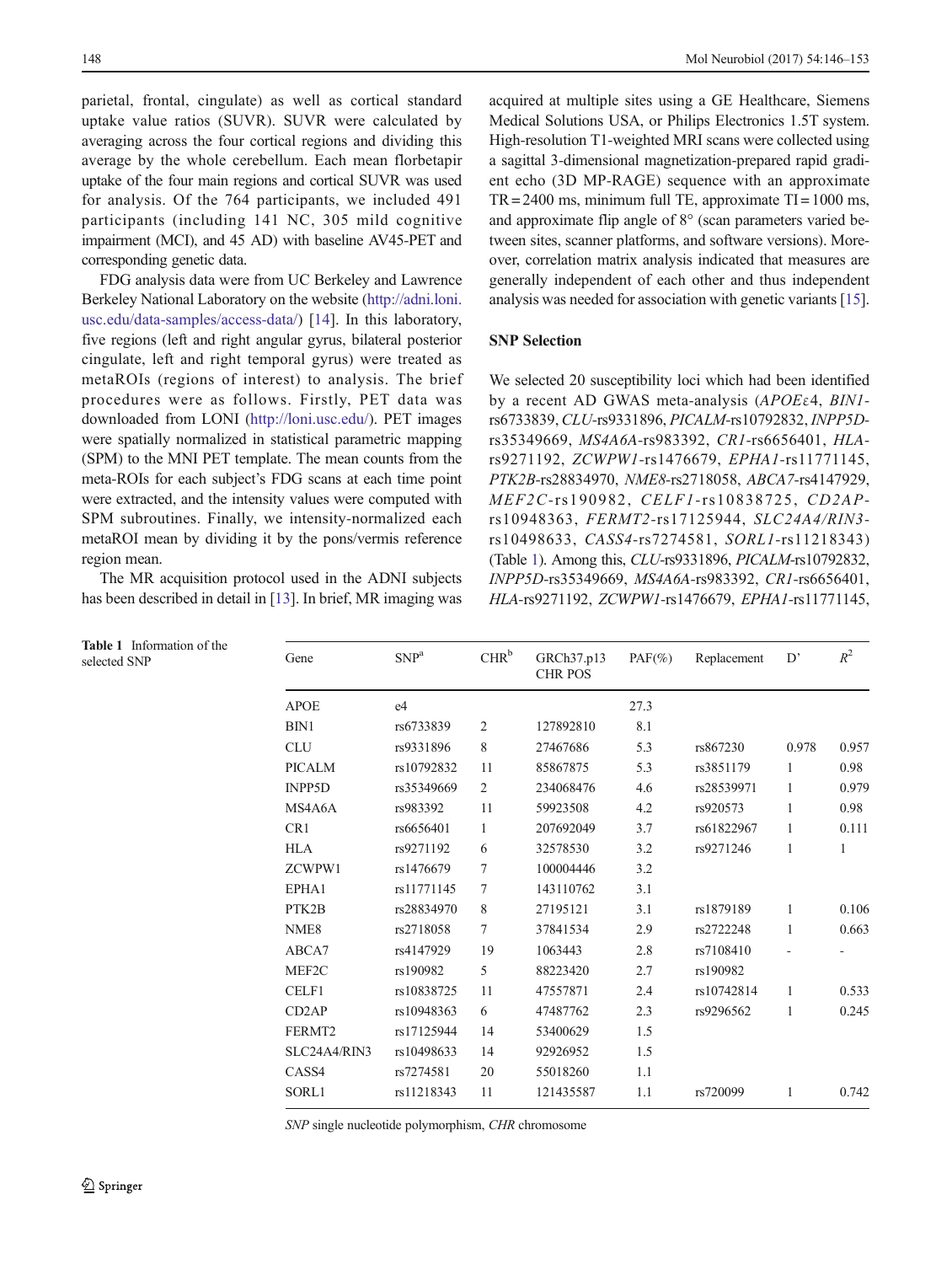PTK2B-rs28834970, NME8-rs2718058, ABCA7-rs4147929, MEF2C-rs190982, CELF1-rs10838725, CD2AP-rs10948363, FERMT2-rs17125944, SLC24A4/RIN3-rs10498633, CASS4 rs7274581, and SORL1-rs11218343 cannot be obtained from ADNI database. We used European population reference (EUR) haplotype data from the 1000 Genomes Project. We selected the closest and the highest level of linkage disequilibrium (estimated by  $r^2$  and D') loci as a replacement. Finally, we furthermore investigated the correlations between these loci and AD in a large database from a meta-analysis of GWAS in 74,046 individuals of European descent.

## Genetic Association Analysis

Genotype data were analyzed using an additive model. To explore this association further, we conducted a multiple linear regression analysis which considers age, gender, education, APOE ε4 status, and intracranial volume as covariates in the total sample. Neuroimaging analysis was performed independent of diagnostic category. All statistical analyses were performed by R 3.12 and PLINK ([http://pngu.mgh.harvard.](http://pngu.mgh.harvard.edu/wpurcell/plink/) [edu/wpurcell/plink/](http://pngu.mgh.harvard.edu/wpurcell/plink/)). We used the false discovery rate (FDR) according to the method developed by Hochberg and Benjamini to control for multiple hypothesis testing. Statistical significance was defined for FDR-corrected  $P < 0.05$ .

# **Results**

## Characteristics of Included Subjects

Characteristics of the study sample are presented in Table [1.](#page-2-0) Totally, 261 cognitively normal (130 women, 74.69 ± 5.48 years), 456 MCI (185 women, 72.48  $\pm$  7.37 years), and 47 AD patients (17 women, 75.48  $\pm$  9.32 years) were recruited in this study. As expected, the AD group had the highest frequency for the  $\varepsilon$ 4 allele within APOE gene (44.7 %) and CN group had the lowest frequency (15 %). There was no significant difference on gender  $(P= 0.03)$  and education  $(P= 0.09)$  between the three clinical stages. As expected, the  $\varepsilon$ 4 allele of APOE gene substantially increased the risk of AD with a dose effects, and the cognitive scores on various neuropsychological scales were considerably different across three groups (CN, MCI, and AD). Furthermore, AD patients had marked atrophy in hippocampus, entorhinal, fusiform, and middle temporal with respect to MCI and NC individuals  $(P< 0.01)$ .

# Genetic Risk Factors for MRI Measures

We selected six MRI measures for analysis as their established role in predicting AD risk: hippocampal volume, amygdala



Fig. 1 rs6733839 at BIN1 was associated with the volume of right inferior parietal in follow-up study

volume, parahippocampal volume, middle temporal volume, inferior temporal volume, and inferior parietal volume.

Finally, single nucleotide polymorphisms (SNPs) at rs6733839 within BIN1 showed marked association with volume of left inferior parietal at baseline  $(P=0.008)$ . Likewise, rs983392 within MS4A6A also significantly associated volume of bilateral inferior parietal at baseline (left  $P = 0.049$ , right  $P = 0.021$ ). But the associations disappeared after FDR correction. Moreover, in our two-year follow-up study, this locus variation shows significant association with the rate of volume change of right inferior parietal ( $P = 0.002$ ) and right middle temporal  $(P = 0.040)$ , respectively. However, only the former still stands after FDR correction (FDRcorrected  $P = 0.039$ ) (Fig. 1). Similarly, the mutation at rs665640167 within CR1 produced remarkable influence on the volume of bilateral inferior parietal at baseline (left  $P = 0.012$ , right  $P = 0.011$ ). Nevertheless, neither of them survived the FDR test.

In addition, rs665640167 within CR1 showed marked association with bilateral inferior temporal volume at baseline, but the association disappeared after FDR correction. Likewise, locus variation at rs11218343 also generated a marked effect on change percentage of bilateral inferior temporal volume in the follow-up, and the effect exists in the left inferior temporal after FDR test (FDR-corrected  $P = 0.024$ ). Similarly, locus variation at rs983392 within MS4A6A also associated with change percentage of the left inferior temporal after FDR test (FDR-corrected  $P = 0.024$ ). As to the middle temporal volume, rs665640167 was significantly related to the bilateral middle temporal volume at baseline. The relationship with the right remained in FDR test (FDRcorrected  $P = 0.023$  $P = 0.023$  $P = 0.023$  (Fig. 2). Moreover, rs983392 also strongly related to the middle temporal volume at baseline, and this relation survived the FDR test (FDR-corrected  $P = 0.013$ ).

In contrast to the above loci, rs11218343 within SOLR1 and rs983392 within MS4A6A showed a protective effect. Both at the baseline  $(P=0.005)$  and follow-up studies  $(P=0.002)$ , rs11218343 within SOLR1 was significantly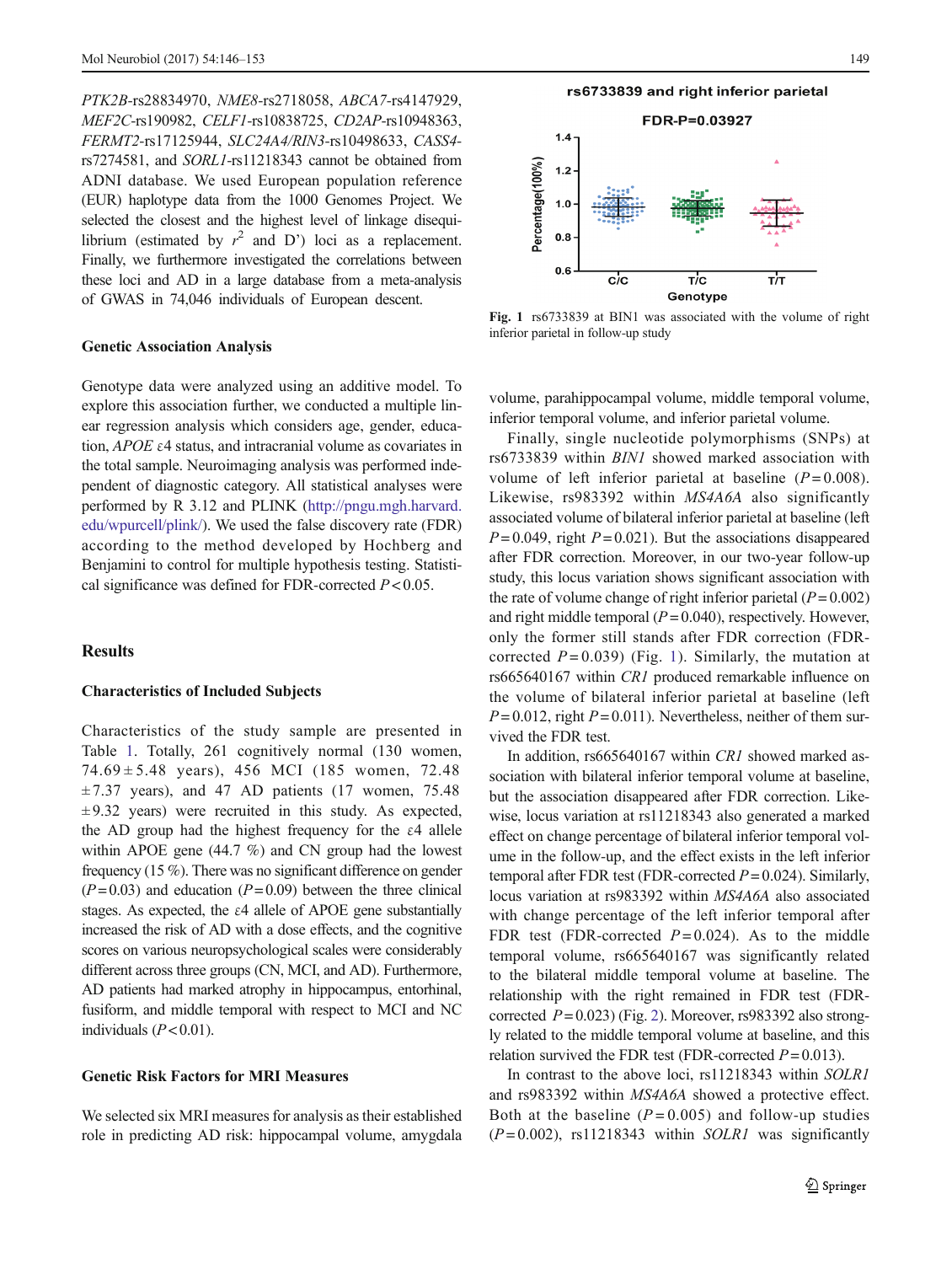<span id="page-4-0"></span>

Fig. 2 rs61822967 at CR1 was associated with the volume of right middle temporal at baseline

associated with volume of left parahippocampal and its change rate. After FDR correction, only in the longitudinal study, the remarkable relationships still existed (FDRcorrected  $P = 0.045$ . The baseline study remained to be marginal (FDR-corrected  $P = 0.086$ ). Moreover, at baseline, three loci showed significant influence on the volume of left parahippocampal (rs17125944 at  $FERMT2 P=0.016$ , rs190982 at  $MEF2C$   $P = 0.042$ , rs2722248 at NME8  $P = 0.009$ ). However, the effect did not exist in FDF test. On the other hand, in the longitudinal study, rs10742814 within CELF1 was detected to be associated with the rate of volume change of bilateral parahippocampal (left  $P = 0.023$ , right  $P = 0.041$ ). However, those remarkable influences both disappear after FDR correction. Moreover, rs11218343 within SOLR1 and rs983392 within MS4A6A also both influence the rate of volume change of left inferior temporal (FDR-corrected  $P = 0.024$ ) (Fig. 3). Among them, 983392 within MS4A6A associated with volume of right middle temporal as well (FDRcorrected  $P = 0.013$ ) at baseline (Fig. [4\)](#page-5-0).

In addition, the  $APOE \varepsilon 4$  allele was strongly associated with atrophy of bilateral middle temporal (left FDR-corrected

Fig. 3 The correlation between rs720099 at SOLR1 and ADrelated neuroimaging measures. a rs720099 at SORL1 was associated with the volume of left inferior temporal in follow-up study. b rs720099 at SORL1 was associated with the volume of left parahippocampal in follow-up study

 $P = 0.002$ , right  $P = 0.028$ ) and right inferior parietal (FDRcorrected  $P = 0.028$ ) at baseline and with change percentage of right parahippocampal, right middle temporal (FDR-corrected  $P = 0.002$ ), and left inferior temporal volume (FDR-corrected  $P = 0.021$ ) in the 2-year follow-up study (Supplementary Table 1).

Furthermore, subgroup analysis discovered that rs6656401 within *CR1* altered the bilateral middle temporal volume (left  $P = 0.00333$ , right  $P = 0.02188$ ), bilateral inferior temporal (left  $P = 0.01791$ , right  $P = 0.04845$ ), and left inferior parietal  $(P= 0.03499)$  in MCI subgroup at baseline. This locus also influences left hippocampus volume in AD subgroup at baseline. Moreover, rs6733839 significantly impacted the right inferior parietal atrophy rate and the left inferior parietal volume in MCI subgroup  $(P= 0.001024)$ and 0.02373, respectively) In addition, rs11218343 within SORL1 effected the atrophy rate of right parahippocampal in the AD group  $(P= 0.03092)$  in follow-up study; it also influences left parahippocampal volume either at the baseline or follow-up study  $(P = 0.01023$  and 0.0004016, respectively). As to rs983392 at MS4A6A, it altered the left inferior temporal and left amygdala atrophy rate either in the MCI or AD subgroup in the follow-up study  $(P=0.009022$  and 0.04049, respectively).

## Genetic Risk Factors for Brain Aβ Retention

Using the AV45-PET methods, we observed remarkable relationships between APOE ε4 allele and Aβ retention in the frontal cortex (FDR-corrected  $P = 2.166 \times 10^{-41}$ ), cingulate (FDR-corrected  $P = 2.064 \times 10^{-36}$ ), parietal cortex (FDR-corrected  $P = 3.2 \times 10^{-33}$ ), temporal cortex (FDRcorrected  $P = 1.29 \times 10^{-36}$ ), and the SUVRs (FDR-corrected  $P = 6.97 \times 10^{-53}$  at baseline (Supplementary Table 2). In

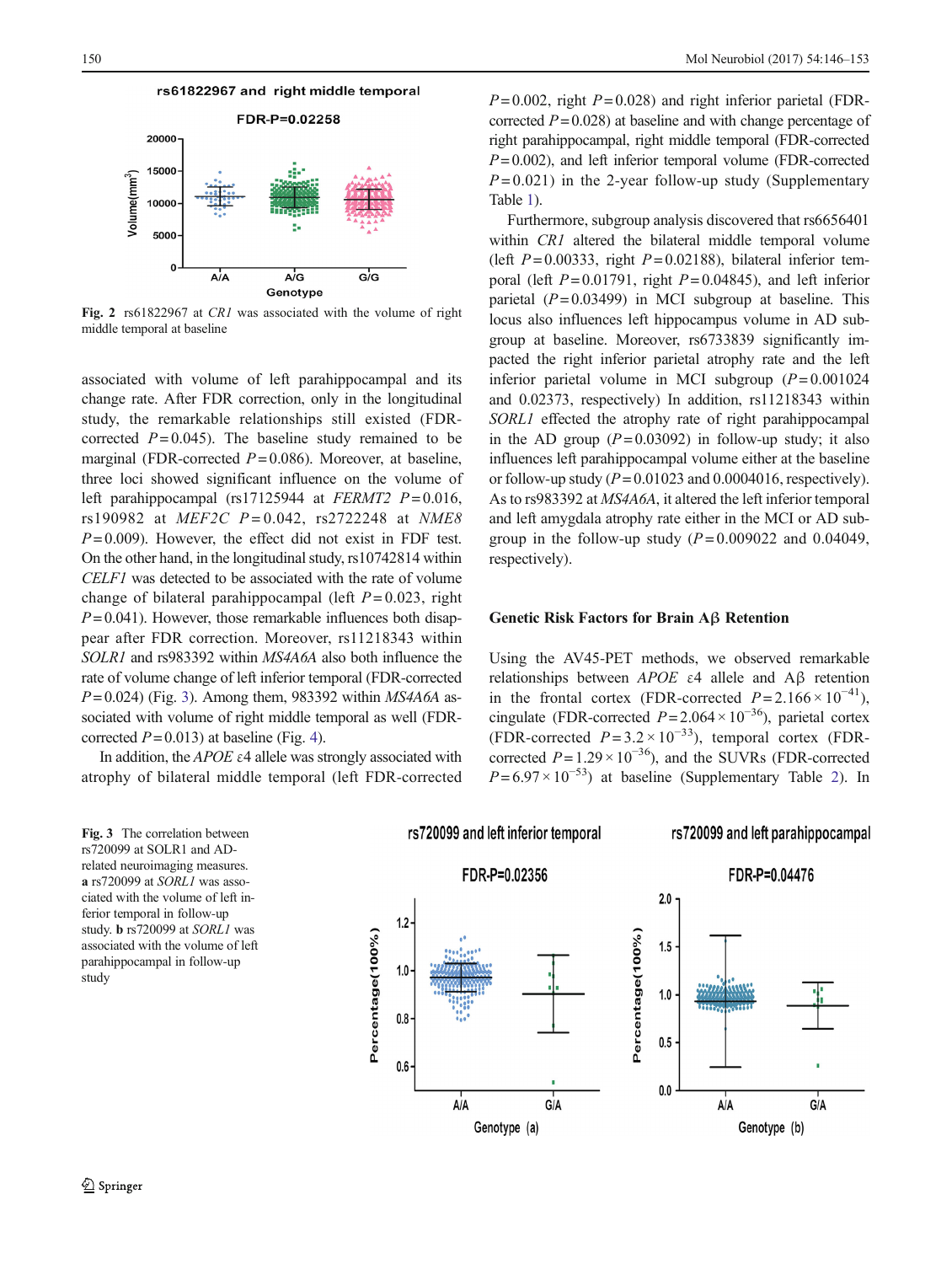<span id="page-5-0"></span>Fig. 4 The correlation between rs920573 at MS4A6A and ADrelated neuroimaging measures. a rs920573 at MS4A6A was associated with the volume of left inferior temporal in follow-up study. b rs920573 at MS4A6A was associated with the volume of right middle temporal at baseline



the longitudinal study, we did not observe any of these loci showing significant associations with tracer retention.

## Genetic Risk Factors for Brain Glucose Metabolism

We then analyzed the influence of genetic risk factors on cerebral metabolism rate of glucose (CMRgl) in amygdala, posterior cingulate, and temporal cortex on FDG-PET imaging. At baseline, APOEε4 allele showed different CMRgl in the bilateral temporal cortex (left FDR-corrected  $P = 5.32 \times 10^{-16}$ , right FDR-corrected  $P = 5.71 \times 10^{-14}$ ), bilateral angular gyrus (left FDR-corrected  $P = 4.9 \times 10^{-16}$ , right FDR-corrected  $P = 1.02 \times 10^{-16}$ ), and bilateral posterior cingulate (FDR-corrected  $P = 1.28 \times 10^{-13}$ ) after the FDR test. In the follow-up study of 2 years, APOE ε4 allele showed associations with the decline rate for CMRgl in bilateral temporal cortex (left FDRcorrected  $P = 1.6506 \times 10^{-4}$ , right FDR-corrected  $P = 0.013$ ) and bilateral posterior cingulate (FDR-corrected  $P = 2 \times 10^{-3}$ ) after FDR correction (Supplementary Table 3).

# Discussion

Our results indicated that among 11 new susceptibility loci, only the *SORL1* variant was associated with rate of volume change of left parahippocampal and inferior temporal in the follow-up study of 2 years. Among nine loci which had been previously identified by GWAS as genetic susceptibility factors, rs6656401 within CR1 and rs983392 at MS4A6A were detected to be associated with smaller right middle temporal volume at baseline. Moreover, the MS4A6A variant as well as BIN1 (rs6733839) also produced remarkable influence in the rate of left and right inferior temporal volume change, respectively. Furthermore, our subgroup analysis confirmed these significant results. Not surprisingly,  $APOE \varepsilon 4$  allele had been verified to be associated with almost all the measures mentioned above. These findings not only provided further evidence to the connection between those susceptibility loci and AD but also suggested that sequence variants may act through their influence on neuroimaging measures.

The observation of reduction expression of SORL1 in the brain of AD patients suggests a causal role for SORL1 in the pathogenesis of AD [\[16](#page-7-0)]. SNP at rs11218343 within SORL1 represents newly associated loci in the recent meta-analysis; as a result, few studies have reported on it. Miyashita A and colleagues conducted a three-stage GWAS using three populations which revealed genome-wide significance with rs11218343 ( $P = 1.77 \times 10^{-9}$ ) [\[17\]](#page-7-0). As rs11218343 cannot be obtained from ADNI database, instead, we used loci which exist with high linkage disequilibrium with it (rs720099). Rs720099 has been certified to be a preventive locus for late-onset AD [[18\]](#page-7-0). In spite of the significant role of *SORL1* played on Aβ production, we did not detect any associations between rs720099 within SORL1 and AV45-PET measures. Nevertheless, rs720099 was statistically associated with percent changes of left parahippocampal and inferior temporal volume over 2 years. This finding may supply clues to the mechanisms on how this genetic variant influences AD risk.

The *BIN1* gene is identified as the most important genetic susceptibility locus for LOAD after APOE. Chapuis J analyzed 493 SNPs using the 1000 Genomes data set [\(http://www.1000genomes.org](http://www.1000genomes.org/)) in the French EADI12 cohort and observed two SNPs, rs4663105 and rs6733839, associated with AD risk. However, they are likely not functional as indicated by their sequential studies. In line with our study, rs6733839 at *BIN1* did not show associations with tau pathology. On the other hand, a functional variant, rs59335482, could mediate AD risk by increasing BIN1 cerebral expression in vivo. However, it was in incomplete LD with rs6733839 (D'=0.94,  $r^2 = 0.47$ ). In our study, we detected rs6733839 at BIN1 to be associated with percentage of decreases in the volume of right inferior parietal in the follow-up study of 2 years. Inferior parietal is considered to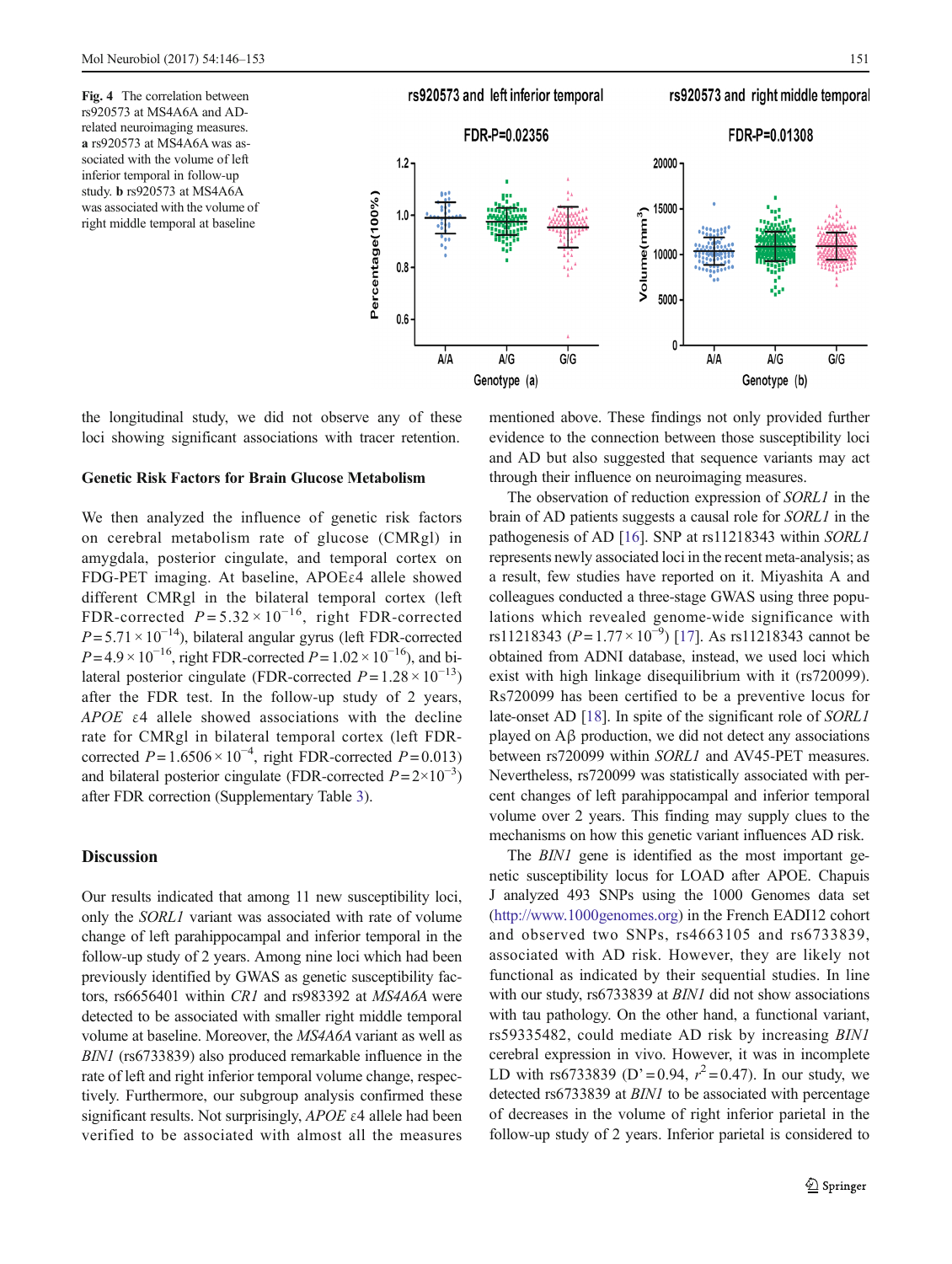<span id="page-6-0"></span>be a predictive measure of the prognosis of AD but also a predictor of the progression from MCI to AD [\[12,](#page-7-0) [19,](#page-7-0) [20\]](#page-7-0). Combining genetic and neuroimaging strategies may be a potential approach to monitor individuals at risk for diseases. In our previous study, healthy homozygous carrying rs744373 resulted in worse high-load working memory (WM) performance, larger hippocampal volume, and lower functional connectivity between the bilateral hippocampus and the right dorsolateral prefrontal cortex (DLPFC) [\[21\]](#page-7-0). However, it was also in incomplete LD with rs6733839  $(D'= 0.841, r^2 = 0.453).$ 

MS4A6A is not the most studied among MS4A gene cluster; however, a recent study indicated that high levels of MS4A6A in blood and brain foreboded increased risk of progressing to an AD diagnosis [[22\]](#page-7-0). Rs983392 at MS4A6A had been detected to be a protective locus for AD in line with our study [\[4,](#page-7-0) [23\]](#page-7-0). However, rs920573 which we obtained from the 1000 Genomes Project had no publications reported on it. Its protective effect on AD in our study provided new interest for further study.

It has been detected that CR1 is involved in the clearance of the brain, which is a crucial component in the pathogenesis of AD [\[24\]](#page-7-0). CR1 rs6656401 was widely accepted to be a risk variant for AD. Carrying rs6656401 has an additional ca. 20 % increased risk [[25\]](#page-7-0). CR1 rs6656401 polymorphism was first identified to be associated with AD in European ancestry. The same association has been detected in the East Asian population (Chinese, Japanese, and Korean) after using the relatively large-scale samples [[26\]](#page-7-0). Unfortunately, rs6656401 cannot be obtained from ADNI database; instead, we detected rs61822967 which was the closest and had the highest level of linkage disequilibrium with it to be associated with volume of right middle temporal. This finding may provide clues to how CR1 affected AD pathogenesis.

Several potential limitations of the current study should be interpreted in the context. The crucial limitation of our study is about the small sample size which is not large enough to detect extremely weak interactions. Secondly, except those six brain regions, others, such as middle temporal, precuneus cortex, and posterior cingulate, are also detected to be associated with AD. Replication studies with larger sample sizes and more brain regions are needed to confirm the present findings. Thirdly, 2 years of a follow-up period may be too short to detect the neuroimaging changing on the AD process, and a longer time of follow-up is useful in subsequent study. Fourthly, our participant recourse is restricted to Caucasians to avoid genetic stratification across ethnicities. As a result, our results cannot represent other ethnicities, and replications in other populations are necessary. Moreover, genetic risk was assessed with imaging measures as quantitative traits or continuous phenotypes, and the CSF and neuroimaging data were available only in a subset of participants in some quantitative trait analyses. Therefore,

the quantitative trait analysis had a reduced sample size in some cases. Finally, the sample for the G/A subgroup of SORL1 is too small; it will cause a decline of the statistical power.

In summary, among 20 susceptibility loci reported from a recent meta-analysis of GWAS, we detected three loci (rs11218343 at SORL1, rs6733839 at BIN1, and APOE ε4) to be associated with one or a few established AD-related neuroimaging measures. However, larger sample sizes and more brain regions with longer follow-up period studies are still imperative to confirm the present findings. Moreover, concrete mechanisms of how those genetic variations influence neuroimaging measures and therefore AD remains to be explained in further work.

Acknowledgements This work was also supported by grants from the National Natural Science Foundation of China (81471309, 81171209, 81371406), the Shandong Provincial Outstanding Medical Academic Professional Program, Qingdao Key Health Discipline Development Fund, Qingdao Outstanding Health Professional Development Fund, and Shandong Provincial Collaborative Innovation Center for Neurodegenerative Disorders. Data collection and sharing for this project was funded by the Alzheimer's Disease Neuroimaging Initiative (ADNI) (National Institutes of Health Grant U01 AG024904) and DOD ADNI (Department of Defense award number W81XWH-12-2-0012). ADNI is funded by the National Institute on Aging, the National Institute of Biomedical Imaging and Bioengineering, and through generous contributions from the following: Alzheimer's Association; Alzheimer's Drug Discovery Foundation; Araclon Biotech; BioClinica, Inc.; Biogen Idec Inc.; Bristol-Myers Squibb Company; Eisai Inc.; Elan Pharmaceuticals, Inc.; Eli Lilly and Company; EuroImmun; and F. Hoffmann-La Roche Ltd and its affiliated company Genentech, Inc.; Fujirebio; GE Healthcare; ; IXICO Ltd.; Janssen Alzheimer Immunotherapy Research & Development, LLC.; Johnson & Johnson Pharmaceutical Research & Development LLC.; Medpace, Inc.; Merck & Co., Inc.; Meso Scale Diagnostics, LLC.; NeuroRx Research; Neurotrack Technologies; Novartis Pharmaceuticals Corporation; Pfizer Inc.; Piramal Imaging; Servier; Synarc Inc.; and Takeda Pharmaceutical Company. The Canadian Institutes of Health Research is providing funds to support ADNI clinical sites in Canada. Private sector contributions are facilitated by the Foundation for the National Institutes of Health ([www.fnih.org](http://www.fnih.org/)). The grantee organization is the Northern California Institute for Research and Education, and the study is coordinated by the Alzheimer's disease Cooperative Study at the University of California, San Diego. ADNI data are disseminated by the Laboratory for Neuroimaging at the University of Southern California.

#### Compliance with ethical standards

Conflicts of interest The authors declare no conflicts of interest.

# References

1. Jiang T, Yu JT, Tan L (2012) Novel disease-modifying therapies for Alzheimer's disease. J Alzheimers Dis 31(3):475–492. doi:[10.](http://dx.doi.org/10.3233/JAD-2012-120640) [3233/JAD-2012-120640](http://dx.doi.org/10.3233/JAD-2012-120640)